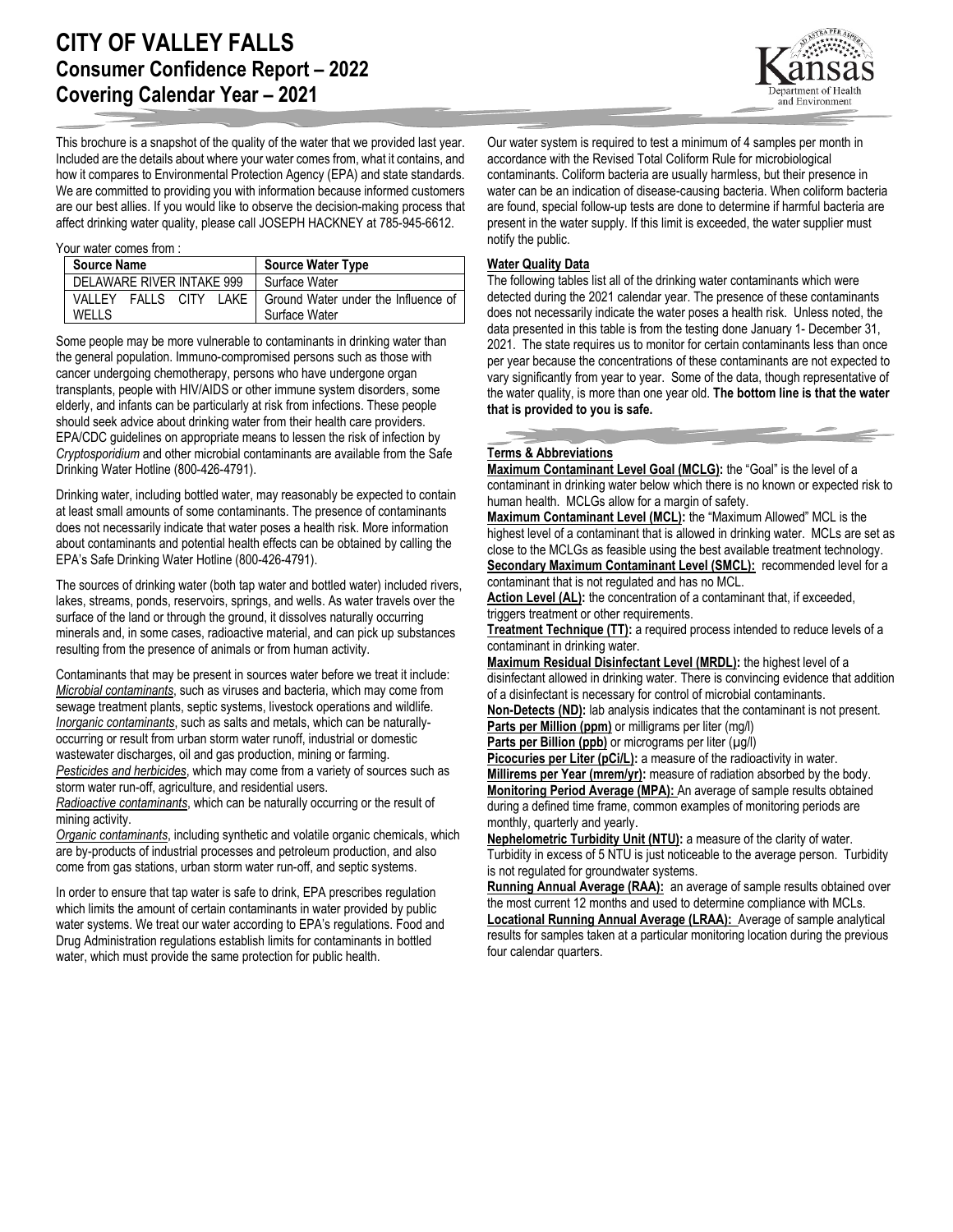## **Testing Results for: CITY OF VALLEY FALLS**

| <b>Regulated Contaminants</b> | <b>Collection</b><br>Date | <b>Highest</b><br>Value | Range<br>(low/high) | Unit | MCL | <b>MCLG</b> | <b>Typical Source</b>                                            |
|-------------------------------|---------------------------|-------------------------|---------------------|------|-----|-------------|------------------------------------------------------------------|
| <b>ARSENIC</b>                | 5/11/2021                 | l.3                     | 1.3                 | ppb  | 10  |             | Erosion of natural deposits                                      |
| <b>ATRAZINE</b>               | 6/23/2021                 |                         | $0.71 - 1.1$        | ppb  |     |             | Runoff from herbicide used on row crops                          |
| <b>BARIUM</b>                 | 5/11/2021                 | 0.1                     | 0.1                 | ppm  |     |             | Discharge from metal refineries                                  |
| <b>FLUORIDE</b>               | 5/11/2021                 | 0.24                    | 0.24                | ppm  | 4   |             | Natural deposits; Water additive which promotes<br>strong teeth. |
| <b>SELENIUM</b>               | 5/11/2021                 | ، ۱                     | ۱.4                 | ppb  | 50  | 50          | Erosion of natural deposits                                      |

| <b>Disinfection Byproducts</b>   | <b>Monitoring</b><br>Period | <b>Highest</b><br>RAA | Range<br>(low/high) | Unit | MCL | <b>MCLG</b> | <b>Typical Source</b>                     |
|----------------------------------|-----------------------------|-----------------------|---------------------|------|-----|-------------|-------------------------------------------|
| TOTAL HALOACETIC ACIDS<br>(HAA5) | 2021                        | 29                    | 20 - 45             | ppb  | 60  |             | By-product of drinking water disinfection |
| TTHM                             | 2021                        | 40                    | 29 - 50             | ppb  | 80  |             | By-product of drinking water chlorination |

| Lead and Copper              | <b>Monitoring Period</b> | 90 <sup>th</sup><br>$\rightarrow$<br>Percentile | Range<br>(low/high) | Unit | – A∟ | <b>Sites</b><br><b>Over AL</b> | <b>Tvpical Source</b>           |
|------------------------------|--------------------------|-------------------------------------------------|---------------------|------|------|--------------------------------|---------------------------------|
| <b>FREE</b><br><b>COPPER</b> | 2020<br>2018             | 0.823                                           | 0.94                | ppm  |      |                                | Corrosion of household plumbing |

If present, elevated levels of lead can cause serious health problems, especially for pregnant women and young children. Lead in drinking water is primarily from materials and components associated with service lines and home plumbing. Your water system is responsible for providing high quality drinking water but cannot control the variety of materials used in plumbing components. When your water has been sitting for several hours, you can minimize the potential for lead exposure by flushing your tap for 30 seconds to 2 minutes before using water for drinking or cooking. If you are concerned about lead in your water, you may wish to have your water tested. Information on lead in drinking water, testing methods, and steps you can take to minimize exposure is available from the Safe Drinking Water Hotline or a[t http://www.epa.gov/safewater/lead.](http://www.epa.gov/safewater/lead)

| <b>Chlorine/Chloramines</b><br>Maximum<br>. Disinfection Level | MPA  | MP/<br>Units | <b>RAA</b> | <b>Units</b><br>RAA       |
|----------------------------------------------------------------|------|--------------|------------|---------------------------|
| 2021<br>2001<br>ZUZ                                            | 1000 | 101<br>NU/L  | $\sim$     | 10 <sub>1</sub><br>IVIG/L |

| <b>Total Organic Carbon</b><br><b>Lowest Month for Removal</b> | <b>Number of Samples</b> | <b>Actual Removal Ratio</b> | <b>Required Removal Ratio</b> | <b>Lowest Monthly Removal Ratio</b> |
|----------------------------------------------------------------|--------------------------|-----------------------------|-------------------------------|-------------------------------------|
| 6/30/2021<br>6/1/2021                                          |                          | 0.67                        | I.0 RATIO                     | $-0.56$                             |

| Secondary Contaminants - Non-Health Based Contaminants<br>- No Federal Maximum Contaminant Level (MCL)<br>Established. | <b>Collection Date</b> | <b>Highest Value</b> | Range<br>(low/high) | Unit    | <b>SMCL</b> |
|------------------------------------------------------------------------------------------------------------------------|------------------------|----------------------|---------------------|---------|-------------|
| ALKALINITY, TOTAL                                                                                                      | 5/11/2021              | 180                  | 180                 | MG/L    | 300         |
| <b>ALUMINUM</b>                                                                                                        | 5/11/2021              | 0.021                | 0.021               | MG/L    | 0.05        |
| CALCIUM                                                                                                                | 5/11/2021              | 52                   | 52                  | MG/L    | 200         |
| <b>CHLORIDE</b>                                                                                                        | 5/11/2021              | 27                   | 27                  | MG/L    | 250         |
| CONDUCTIVITY @ 25 C UMHOS/CM                                                                                           | 5/11/2021              | 520                  | 520                 | UMHO/CM | 1500        |
| <b>CORROSIVITY</b>                                                                                                     | 5/11/2021              | 0.42                 | 0.42                | LANG    | 0           |
| HARDNESS, TOTAL (AS CACO3)                                                                                             | 5/11/2021              | 200                  | 200                 | MG/L    | 400         |
| <b>MAGNESIUM</b>                                                                                                       | 5/11/2021              | 18                   | 18                  | MG/L    | 150         |
| <b>MANGANESE</b>                                                                                                       | 5/11/2021              | 0.0014               | 0.0014              | MG/L    | 0.05        |
| <b>METOLACHLOR</b>                                                                                                     | 6/24/2020              | 0.35                 | 0.35                | ppb     |             |
| <b>NICKEL</b>                                                                                                          | 5/11/2021              | 0.0035               | 0.0035              | MG/L    | 0.1         |
| PH                                                                                                                     | 5/11/2021              | 8.1                  | 8.1                 | PH      | 8.5         |
| <b>POTASSIUM</b>                                                                                                       | 5/11/2021              | 3.6                  | 3.6                 | MG/L    | 100         |
| <b>SILICA</b>                                                                                                          | 5/11/2021              | 5.2                  | 5.2                 | MG/L    | 50          |
| SODIUM                                                                                                                 | 5/11/2021              | 25                   | 25                  | MG/L    | 100         |
| <b>SULFATE</b>                                                                                                         | 5/11/2021              | 46                   | 46                  | MG/L    | 250         |
| TDS                                                                                                                    | 5/11/2021              | 290                  | 290                 | MG/L    | 500         |
| ZINC                                                                                                                   | 5/11/2021              | 0.016                | 0.016               | MG/L    | 5           |

### **Please Note: Because of sampling schedules, results may be older than 1 year**.

During the 2021 calendar year, we had the below noted violation(s) of drinking water regulations.

| Compliance<br><b>Periou</b>                          | Analyte                    | :omments |
|------------------------------------------------------|----------------------------|----------|
| ∵alendar<br>N0<br>Violations<br>the<br>Jccurred<br>. | 1000<br>Year.<br>OT<br>ZUZ |          |

Additional Required Health Effects Language: